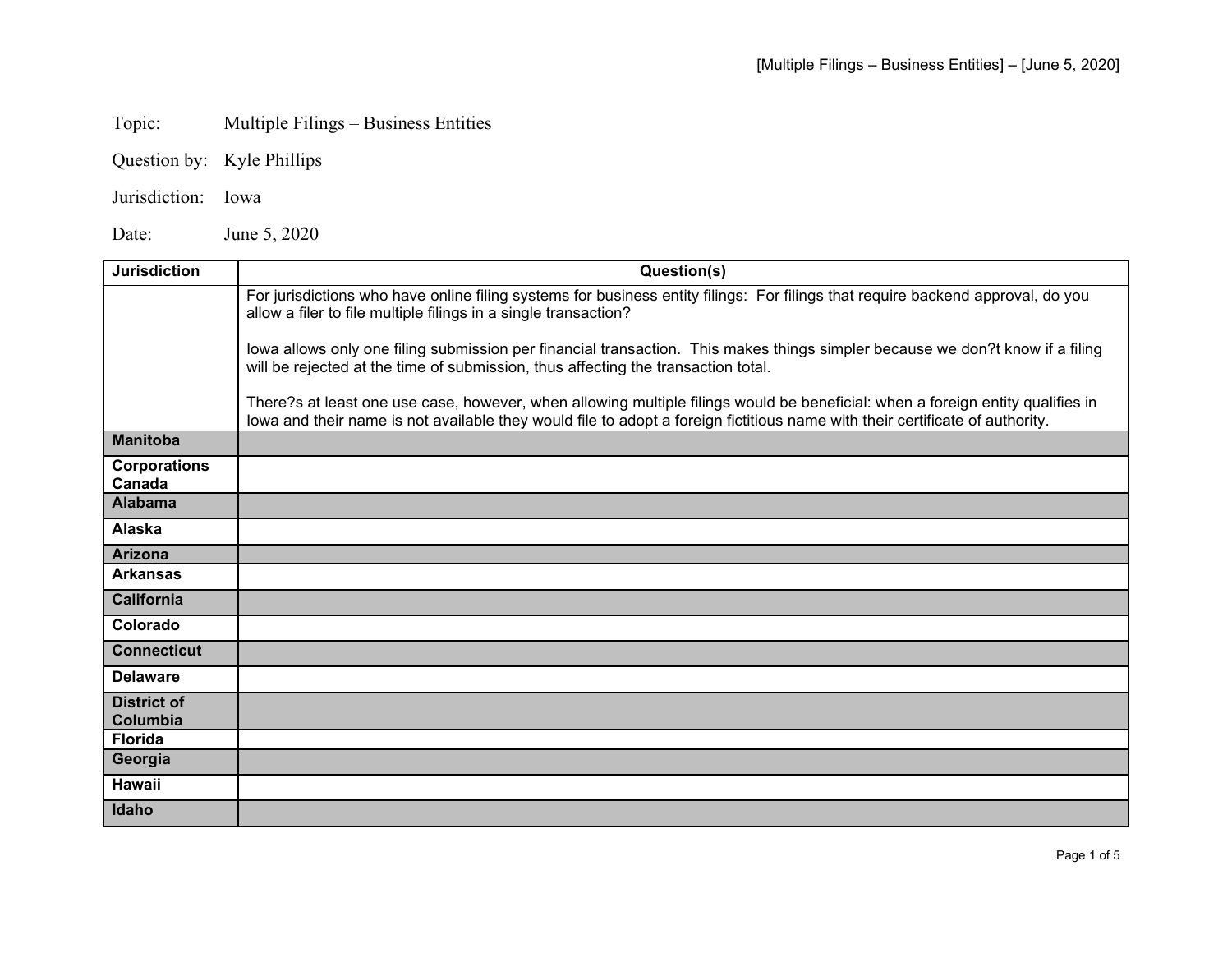| <b>Jurisdiction</b>  | Question(s)                                                                                                                                                                                                                                                                                                                                                 |
|----------------------|-------------------------------------------------------------------------------------------------------------------------------------------------------------------------------------------------------------------------------------------------------------------------------------------------------------------------------------------------------------|
|                      | For jurisdictions who have online filing systems for business entity filings: For filings that require backend approval, do you<br>allow a filer to file multiple filings in a single transaction?                                                                                                                                                          |
|                      | lowa allows only one filing submission per financial transaction. This makes things simpler because we don?t know if a filing<br>will be rejected at the time of submission, thus affecting the transaction total.                                                                                                                                          |
|                      | There?s at least one use case, however, when allowing multiple filings would be beneficial: when a foreign entity qualifies in<br>lowa and their name is not available they would file to adopt a foreign fictitious name with their certificate of authority.                                                                                              |
| <b>Illinois</b>      |                                                                                                                                                                                                                                                                                                                                                             |
| Indiana              |                                                                                                                                                                                                                                                                                                                                                             |
| lowa                 |                                                                                                                                                                                                                                                                                                                                                             |
| <b>Kansas</b>        |                                                                                                                                                                                                                                                                                                                                                             |
| Kentucky             |                                                                                                                                                                                                                                                                                                                                                             |
| Louisiana            | We allow only one filing per financial transaction.                                                                                                                                                                                                                                                                                                         |
|                      | In cases where back-to-back filings are necessary, the filer will usually pull both filings to ensure both are approved or rejected,<br>as applicable. However, they are still submitted in separate financial transactions.                                                                                                                                |
| <b>Maine</b>         |                                                                                                                                                                                                                                                                                                                                                             |
| <b>Maryland</b>      | Similar to lowa, Maryland only allows one filing submission per financial transaction, although you can request a certified copy<br>or certificate of good standing at checkout. However, our Department would consider a foreign entity qualification and the<br>foreign fictitious name filing as one transaction, as we don't have a fee for the latter. |
| <b>Massachusetts</b> |                                                                                                                                                                                                                                                                                                                                                             |
| <b>Michigan</b>      |                                                                                                                                                                                                                                                                                                                                                             |
| <b>Minnesota</b>     | Minnesota?s online filing allows one document per transaction. Filings that require back- end examination and are rejected,<br>the payment are refunded if the document has not been corrected in one week.                                                                                                                                                 |
| <b>Mississippi</b>   | Mississippi?s filing system does allow for multiply filings to be submitted for processing in a single transaction. If a filing is<br>rejected the customer is allowed to correct the filing and resubmit. If the customer decides not to resubmit the filing, the<br>payment can be refunded.                                                              |
| <b>Missouri</b>      |                                                                                                                                                                                                                                                                                                                                                             |
| <b>Montana</b>       | Montana is digital, and it?s one payment per transaction. We are looking at a ?shopping cart? for our solution for multiple<br>transaction and one payment, and I?II keep you informed if we obtain that.                                                                                                                                                   |
| Nebraska             |                                                                                                                                                                                                                                                                                                                                                             |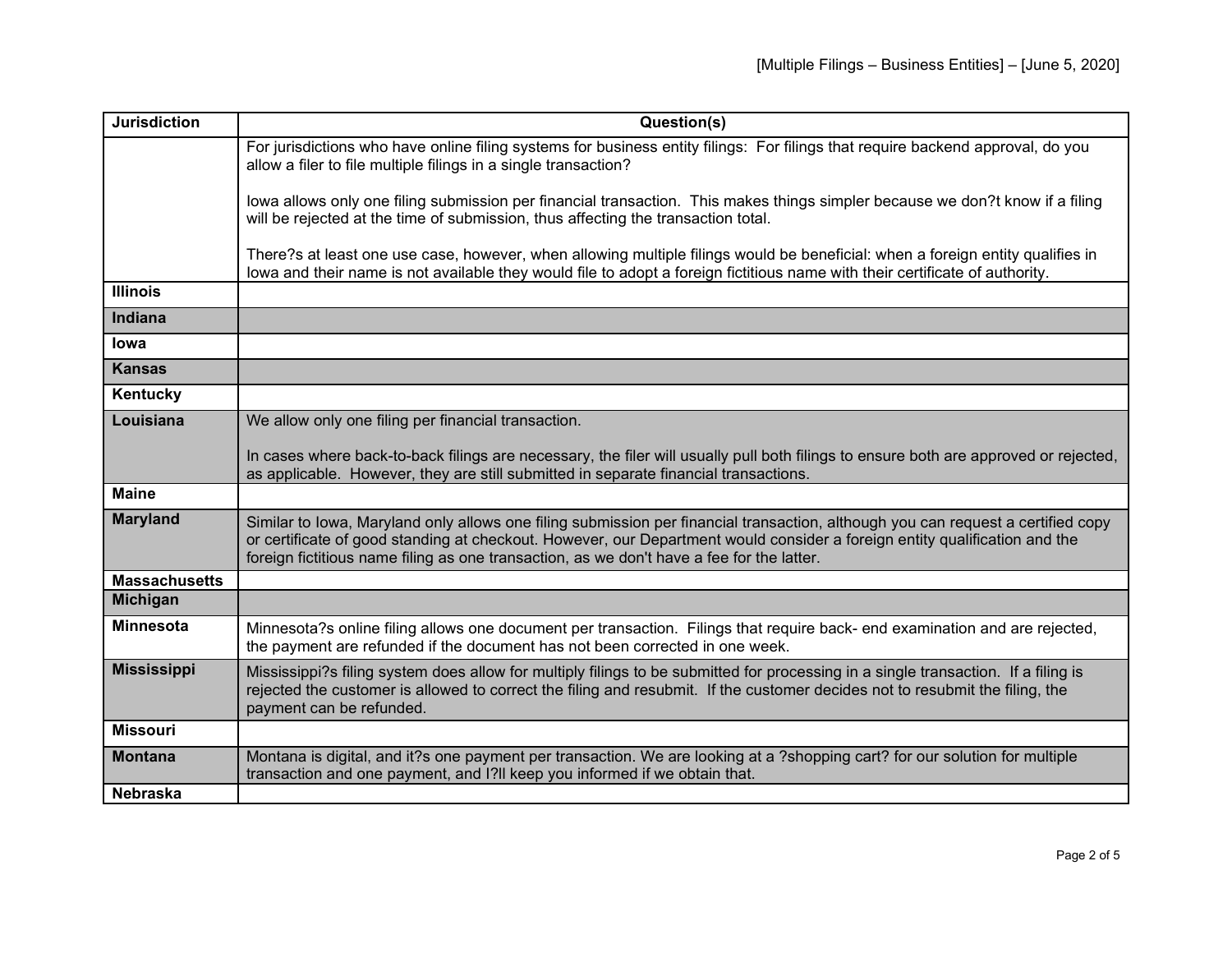| <b>Jurisdiction</b>   | Question(s)                                                                                                                                                                                                                                                                                                                                                                                                                               |
|-----------------------|-------------------------------------------------------------------------------------------------------------------------------------------------------------------------------------------------------------------------------------------------------------------------------------------------------------------------------------------------------------------------------------------------------------------------------------------|
|                       | For jurisdictions who have online filing systems for business entity filings: For filings that require backend approval, do you<br>allow a filer to file multiple filings in a single transaction?                                                                                                                                                                                                                                        |
|                       | lowa allows only one filing submission per financial transaction. This makes things simpler because we don?t know if a filing<br>will be rejected at the time of submission, thus affecting the transaction total.                                                                                                                                                                                                                        |
|                       | There?s at least one use case, however, when allowing multiple filings would be beneficial: when a foreign entity qualifies in<br>lowa and their name is not available they would file to adopt a foreign fictitious name with their certificate of authority.                                                                                                                                                                            |
| <b>Nevada</b>         | Nevada?s online filing system allows for multiple transactions to be paid at the same time. Generally, the system won?t allow<br>something to be submitted to the shopping cart or paid if there are errors. However, in some cases there is a post-review<br>process where the payment is processed and the documents go into a queue. If there are errors, we place the entity on<br>Administrative Hold until the issues are resolved. |
| <b>New Hampshire</b>  | Our Quickstart online system allows a user to submit up to 3 filings in a single transaction. If any of the filings were to be<br>rejected, the filing fee for that portion of the payment would be held in ?rejection funds.? The customer can apply those funds<br>to the corrected filing when resubmitted, to a different filing, or request a refund of that amount.                                                                 |
| <b>New Jersey</b>     |                                                                                                                                                                                                                                                                                                                                                                                                                                           |
| <b>New Mexico</b>     |                                                                                                                                                                                                                                                                                                                                                                                                                                           |
| <b>New York</b>       |                                                                                                                                                                                                                                                                                                                                                                                                                                           |
| <b>North Carolina</b> | North Carolina doesn't have an online filing process for regular documents (not annual reports), but we do have online<br>submission, which all require back-end examination. The submitter is only allowed one document per submission, however<br>they can submit more than one document on any particular day.                                                                                                                         |
| <b>North Dakota</b>   |                                                                                                                                                                                                                                                                                                                                                                                                                                           |
| Ohio                  | In Ohio the customers can submit multiple transactions at the same time and they pay the fee in total, but we apply the money<br>to each specific document so that we can approve or reject each filing submitted.                                                                                                                                                                                                                        |
| <b>Oklahoma</b>       |                                                                                                                                                                                                                                                                                                                                                                                                                                           |
| Oregon                |                                                                                                                                                                                                                                                                                                                                                                                                                                           |
| Pennsylvania          |                                                                                                                                                                                                                                                                                                                                                                                                                                           |
| <b>Rhode Island</b>   |                                                                                                                                                                                                                                                                                                                                                                                                                                           |
| <b>South Carolina</b> |                                                                                                                                                                                                                                                                                                                                                                                                                                           |
| <b>South Dakota</b>   |                                                                                                                                                                                                                                                                                                                                                                                                                                           |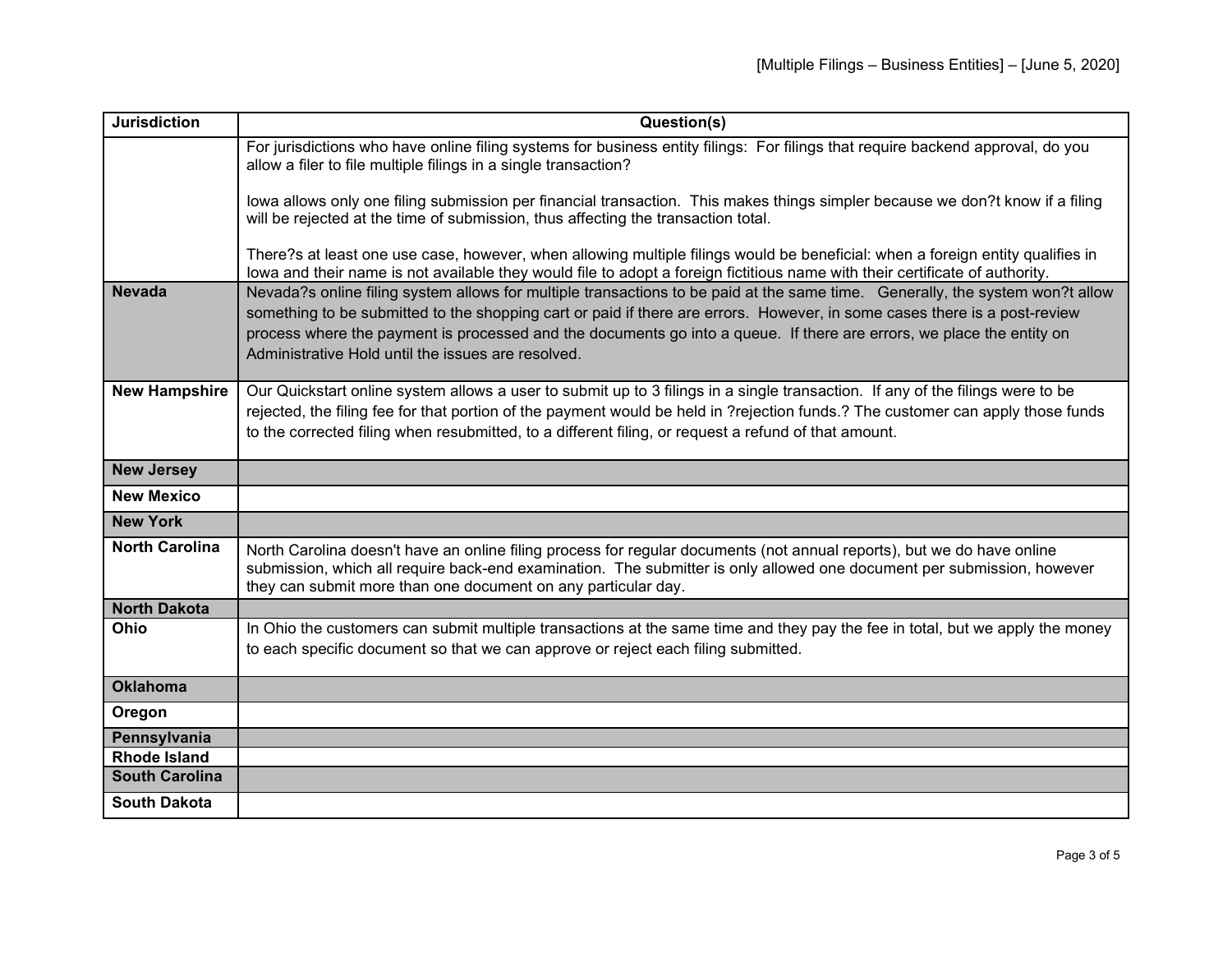| <b>Jurisdiction</b>  | Question(s)                                                                                                                                                                                                                                                    |
|----------------------|----------------------------------------------------------------------------------------------------------------------------------------------------------------------------------------------------------------------------------------------------------------|
|                      | For jurisdictions who have online filing systems for business entity filings: For filings that require backend approval, do you<br>allow a filer to file multiple filings in a single transaction?                                                             |
|                      | lowa allows only one filing submission per financial transaction. This makes things simpler because we don?t know if a filing<br>will be rejected at the time of submission, thus affecting the transaction total.                                             |
|                      | There?s at least one use case, however, when allowing multiple filings would be beneficial: when a foreign entity qualifies in<br>lowa and their name is not available they would file to adopt a foreign fictitious name with their certificate of authority. |
| <b>Tennessee</b>     |                                                                                                                                                                                                                                                                |
| <b>Texas</b>         |                                                                                                                                                                                                                                                                |
| <b>Utah</b>          |                                                                                                                                                                                                                                                                |
| Vermont              |                                                                                                                                                                                                                                                                |
| Virginia             |                                                                                                                                                                                                                                                                |
| Washington           |                                                                                                                                                                                                                                                                |
| <b>West Virginia</b> |                                                                                                                                                                                                                                                                |
| <b>Wisconsin</b>     |                                                                                                                                                                                                                                                                |
| Wyoming              |                                                                                                                                                                                                                                                                |

## **Additional comments:**

## **Full text of email:**

Thanks to this group for your time spent in answering my many questions. ?

For jurisdictions who have online filing systems for business entity filings: For filings that require backend approval, do you allow a filer to file multiple filings in a single transaction?

Iowa allows only one filing submission per financial transaction. This makes things simpler because we don?t know if a filing will be rejected at the time of submission, thus affecting the transaction total.